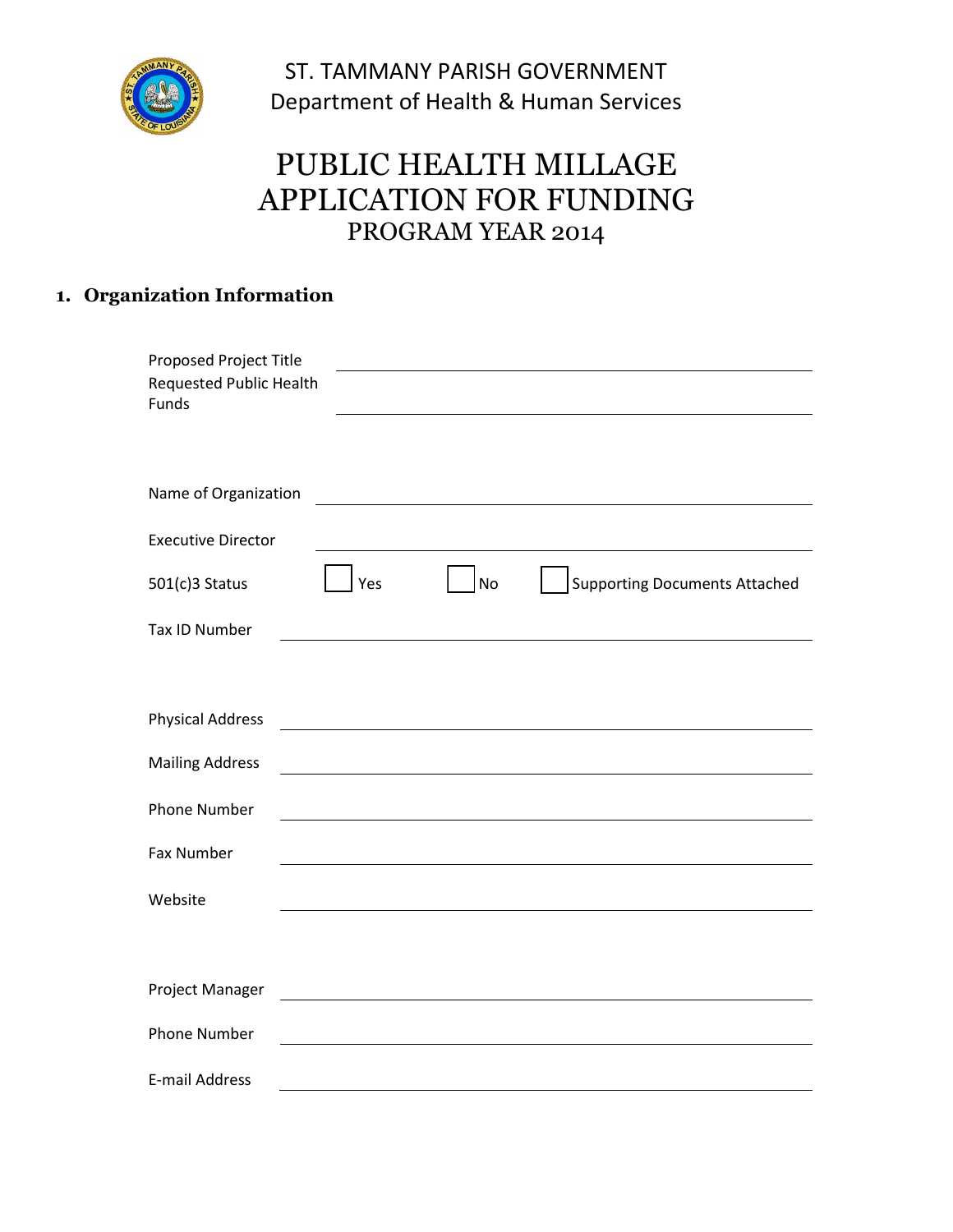### **2. Organization History and Experience**

**Using the space below, provide a brief history of the agency, including a description of the history, mission, services of the organization, description and experience of staff, and grant management experience :**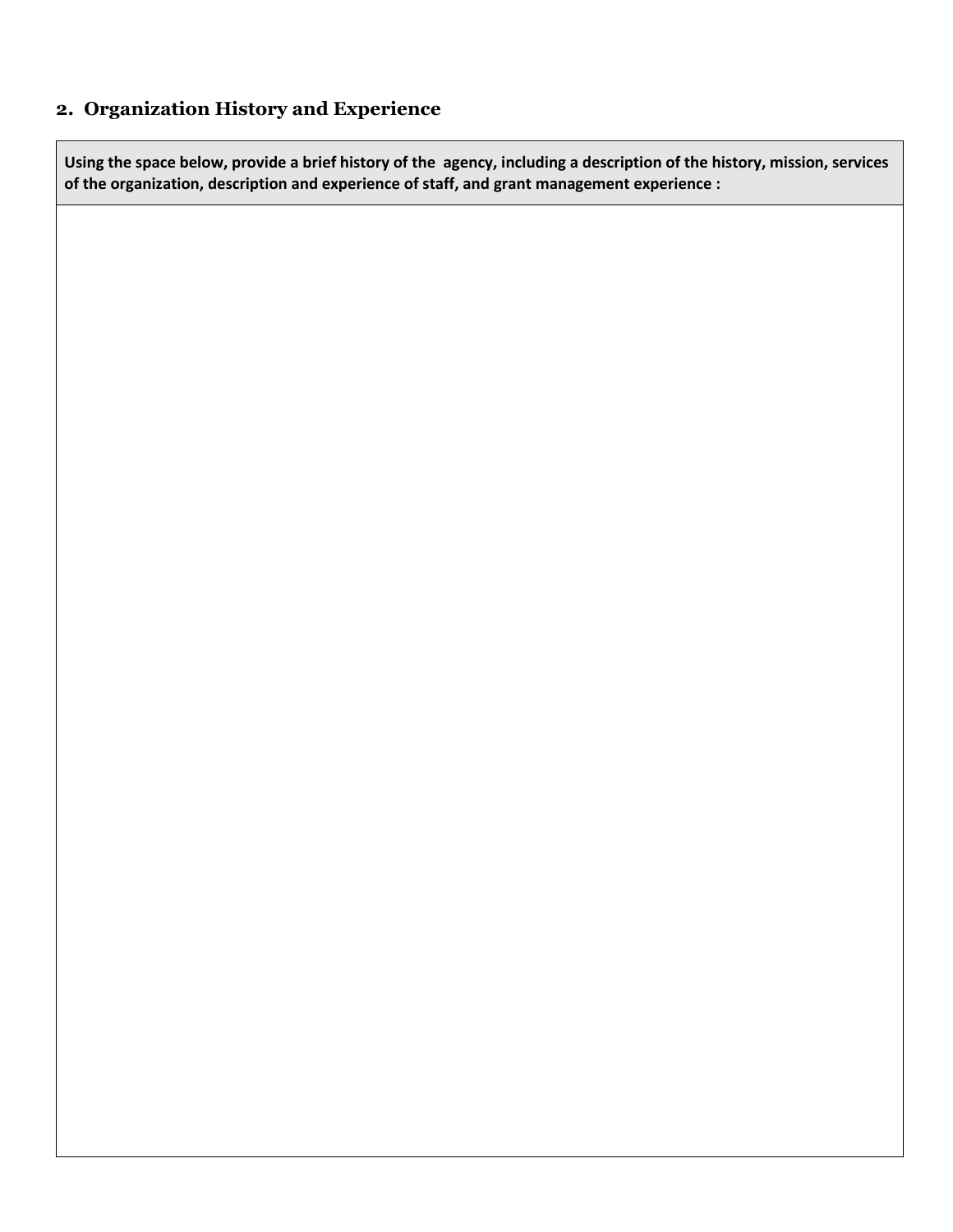### **3. Project Details**

**Proposed Project Title :**

#### **Priority Areas**

Check which, if any, of the following areas the project/program will address:



#### **Project Location & Service Area**

In the space provided below, describe the location of the services (i.e. location of clinic or office, community-based program, etc):

#### **Program Beneficiary Population**

Select one of the following options to describe the target population:

| Low- Income Population   | Uninsured Individuals                          |
|--------------------------|------------------------------------------------|
| Mentally III Individuals | $\rfloor$ Families of Mentally III Individuals |
| Elderly Individuals      | $\vert$ At-Risk Children/Youths Ages to        |
| Suicidal Individuals     | <b>l</b> Other                                 |
|                          |                                                |

#### **Beneficiary Goal**

How many *unduplicated* individuals will this program serve?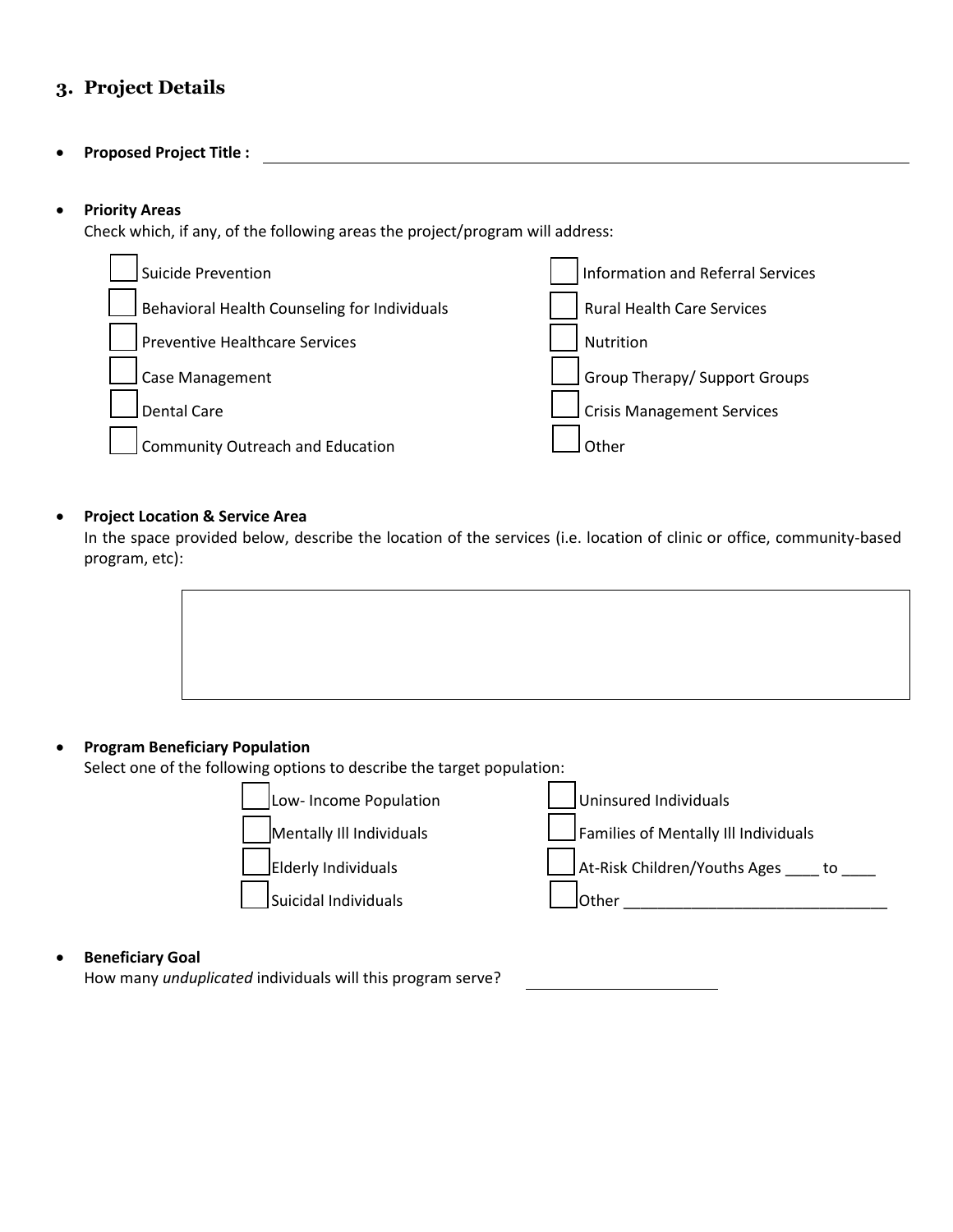### **4. Project Description**

**Using the space provided, describe the scope of work for the proposed project. Detail each service activity the program will undertake, describe the intake procedures, location and hours of operation, staff and outreach plan :**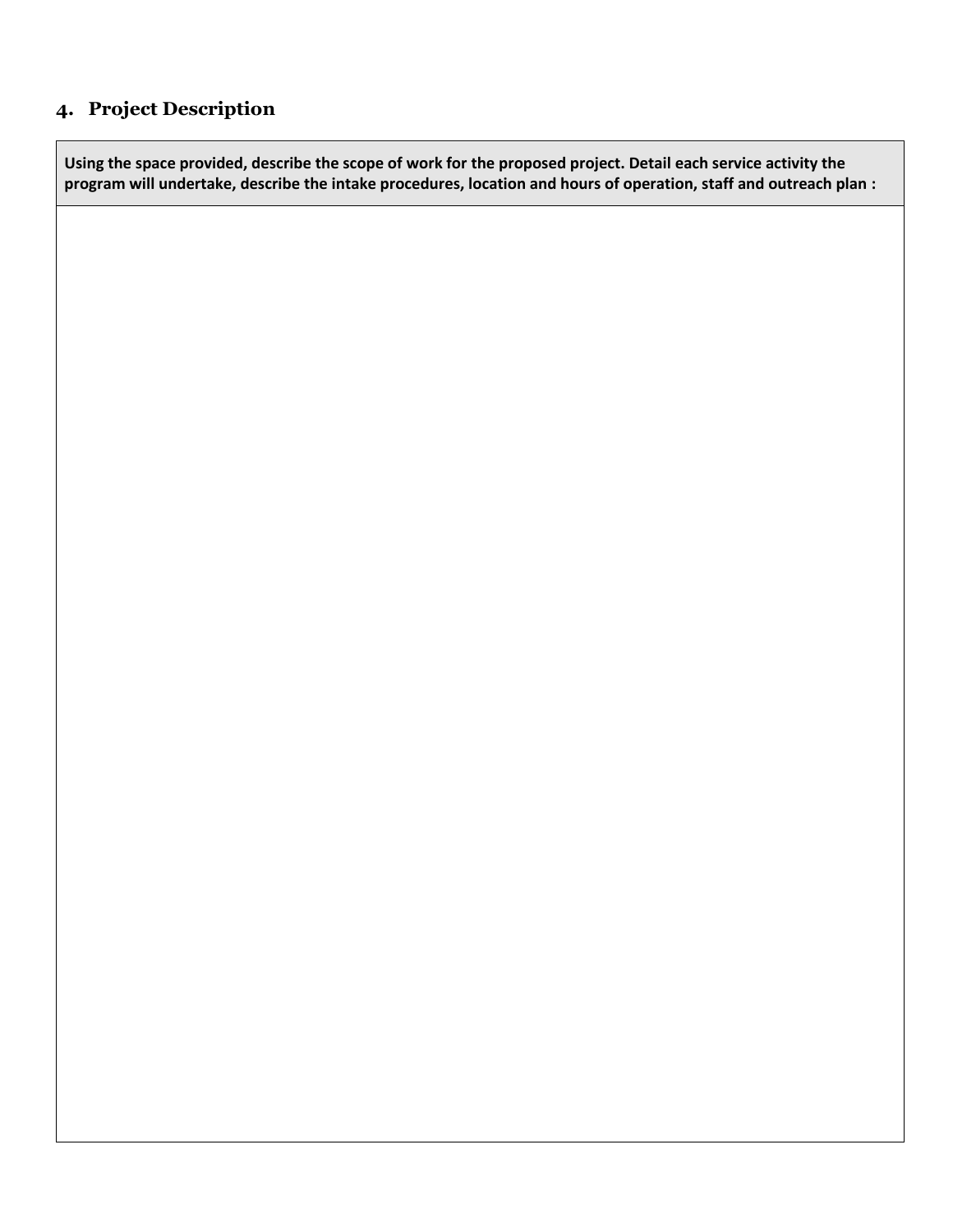### **5. Project Need**

**In the space below, explain our community's need for this type of service and how the proposed project will address that need:**

**Do other organizations provide similar services that address the identified community need described above? How will the proposed project/program differ from similar programs?**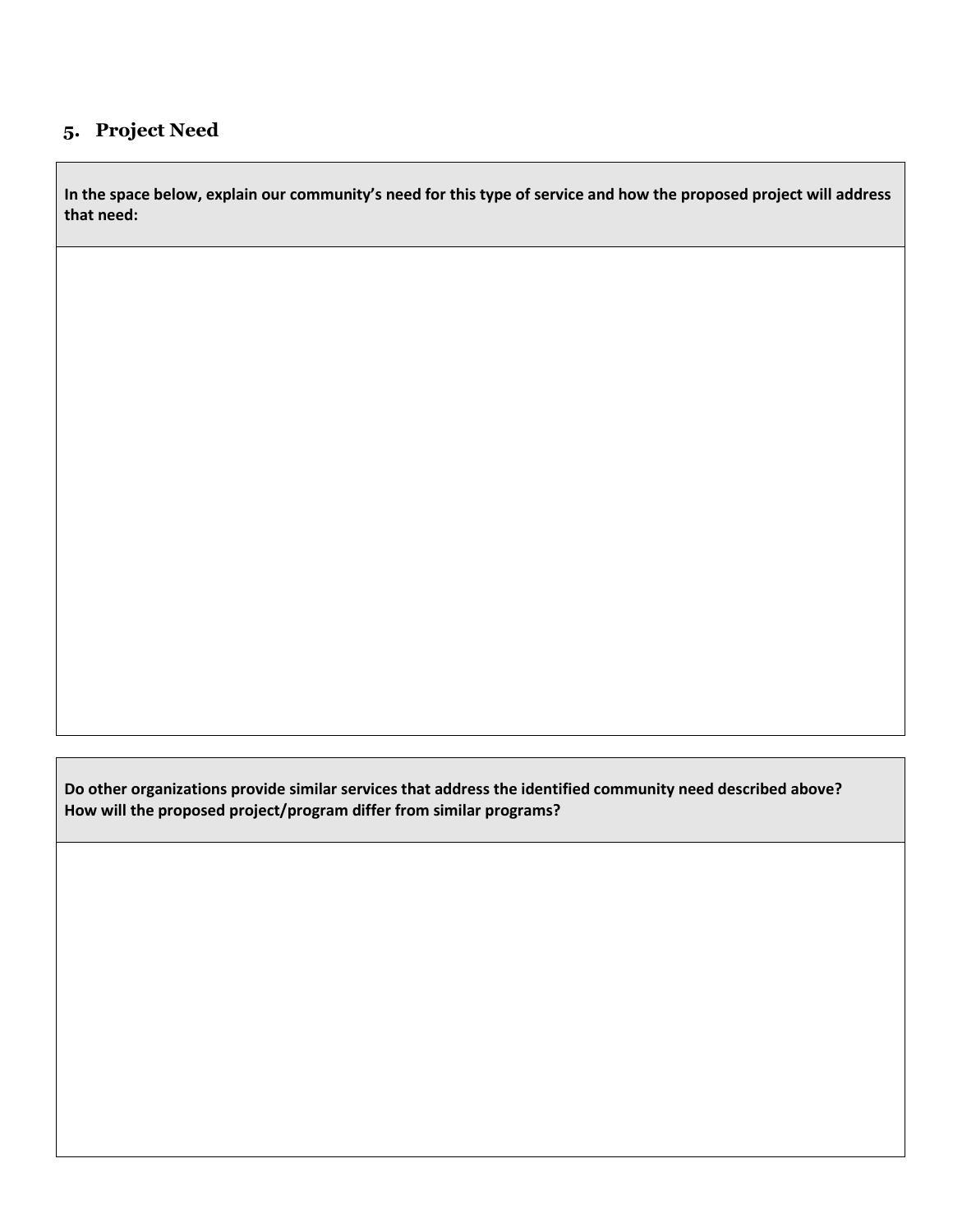### **6. Project Goals and Sustainability**

#### **Sustainability**

Please answer the following questions in the space provided:

If the proposed project is not awarded the full amount requested, will the organization be able to implement the project with partial funding?

How will the organization continue to provide these services if public health funds are not awarded next year?

#### **Program Milestones**

In the space provided below, please outline the goals and milestones your organization will meet throughout the funding year. Include as much detail as possible, such as number or people served or units of service to be provided:

| <b>Quarter of Activity</b> | <b>Activity/Action</b> |
|----------------------------|------------------------|
| <b>Quarter 1</b>           |                        |
| <b>Quarter 2</b>           |                        |
| <b>Quarter 3</b>           |                        |
| <b>Quarter 4</b>           |                        |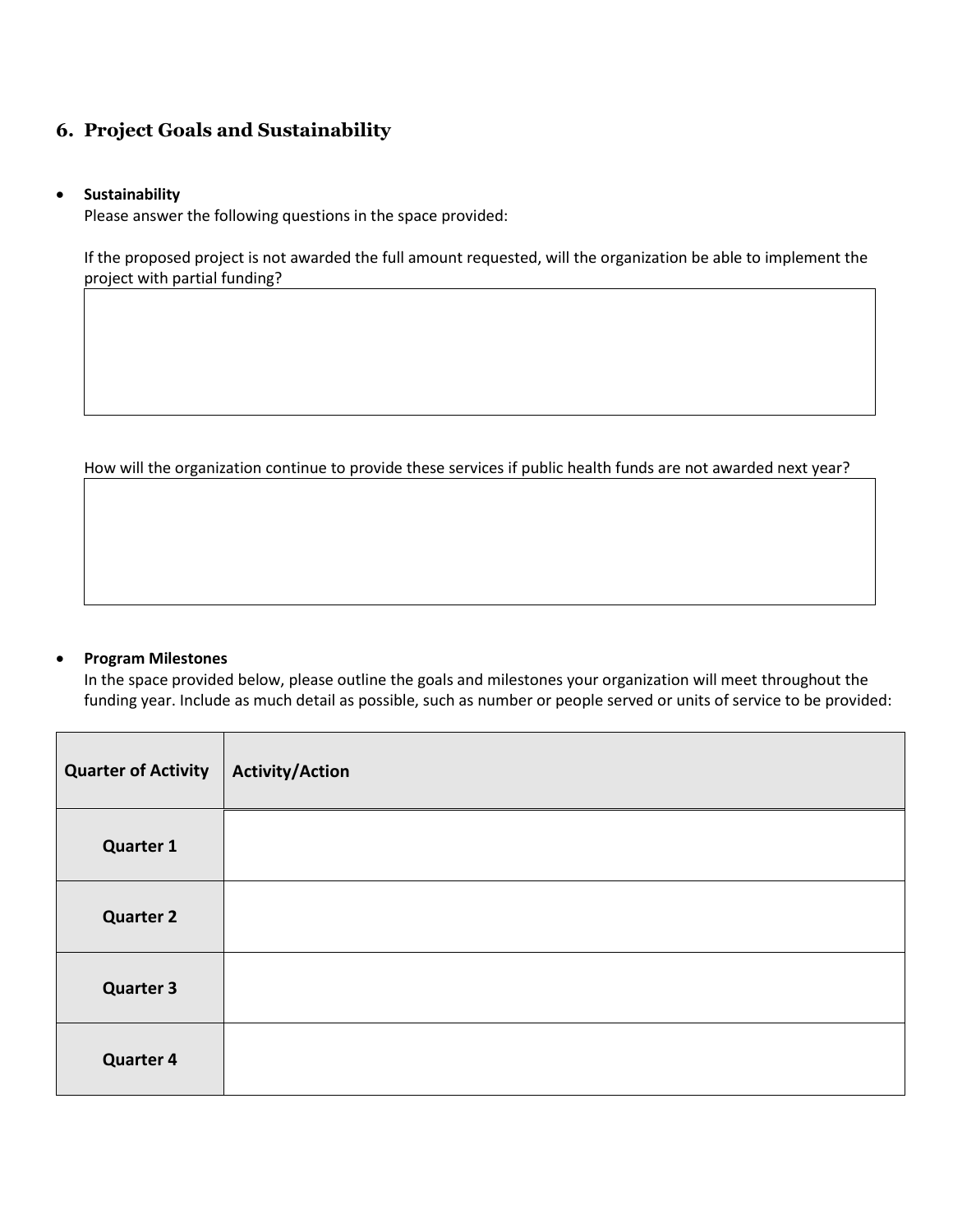### **7. Proposed Budget**

Use the chart below to detail the budget for the proposed project. Be sure to include other funding sources, if applicable, to demonstrate leveraging of funds.

| <b>Specific Cost</b><br>Item/Description | <b>Funding</b><br>Request | <b>Other Funding</b><br><b>Source</b>              | <b>Other Funding</b><br>Amount | <b>Total Amount</b><br>PHM Funding + Other<br>Source |
|------------------------------------------|---------------------------|----------------------------------------------------|--------------------------------|------------------------------------------------------|
| $\mathbf{1}$ .                           |                           |                                                    |                                |                                                      |
| 2.                                       |                           |                                                    |                                |                                                      |
| 3.                                       |                           |                                                    |                                |                                                      |
| 4.                                       |                           |                                                    |                                |                                                      |
| 5.                                       |                           |                                                    |                                |                                                      |
| 6.                                       |                           |                                                    |                                |                                                      |
| 7.                                       |                           |                                                    |                                |                                                      |
| 8.                                       |                           |                                                    |                                |                                                      |
| 9.                                       |                           |                                                    |                                |                                                      |
| 10.                                      |                           |                                                    |                                |                                                      |
| 11.                                      |                           |                                                    |                                |                                                      |
| 12                                       |                           |                                                    |                                |                                                      |
| <b>TOTAL PHM FUNDS REQUESTED</b>         | \$                        | <b>TOTAL PROGRAM COST</b><br>(PHM FUNDING + OTHER) |                                | \$                                                   |

#### **BUDGET CONTINUED ON NEXT PAGE**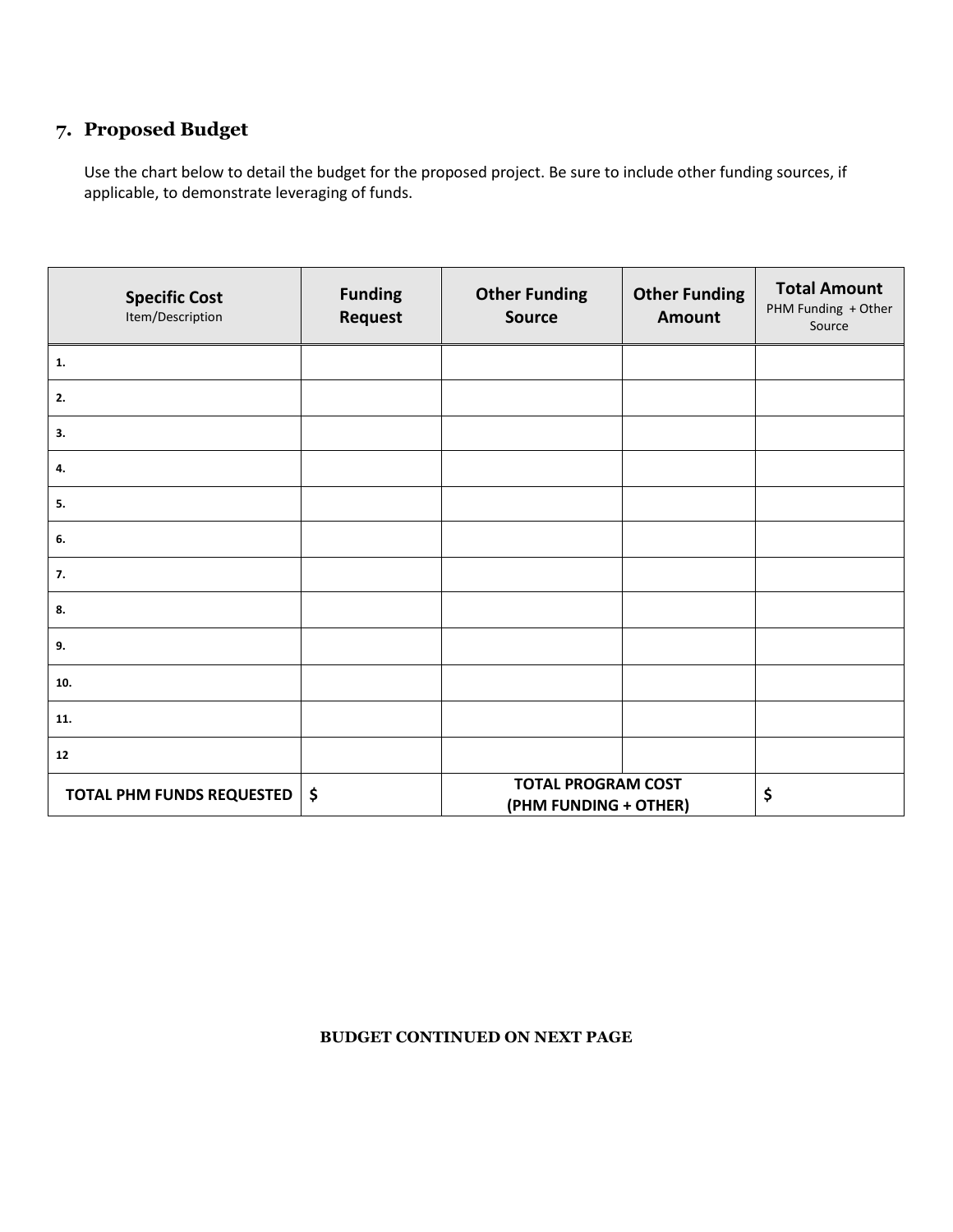## **8. Budget Justifications**

Please provide specific details as to how the requested amount for each line item was determined: